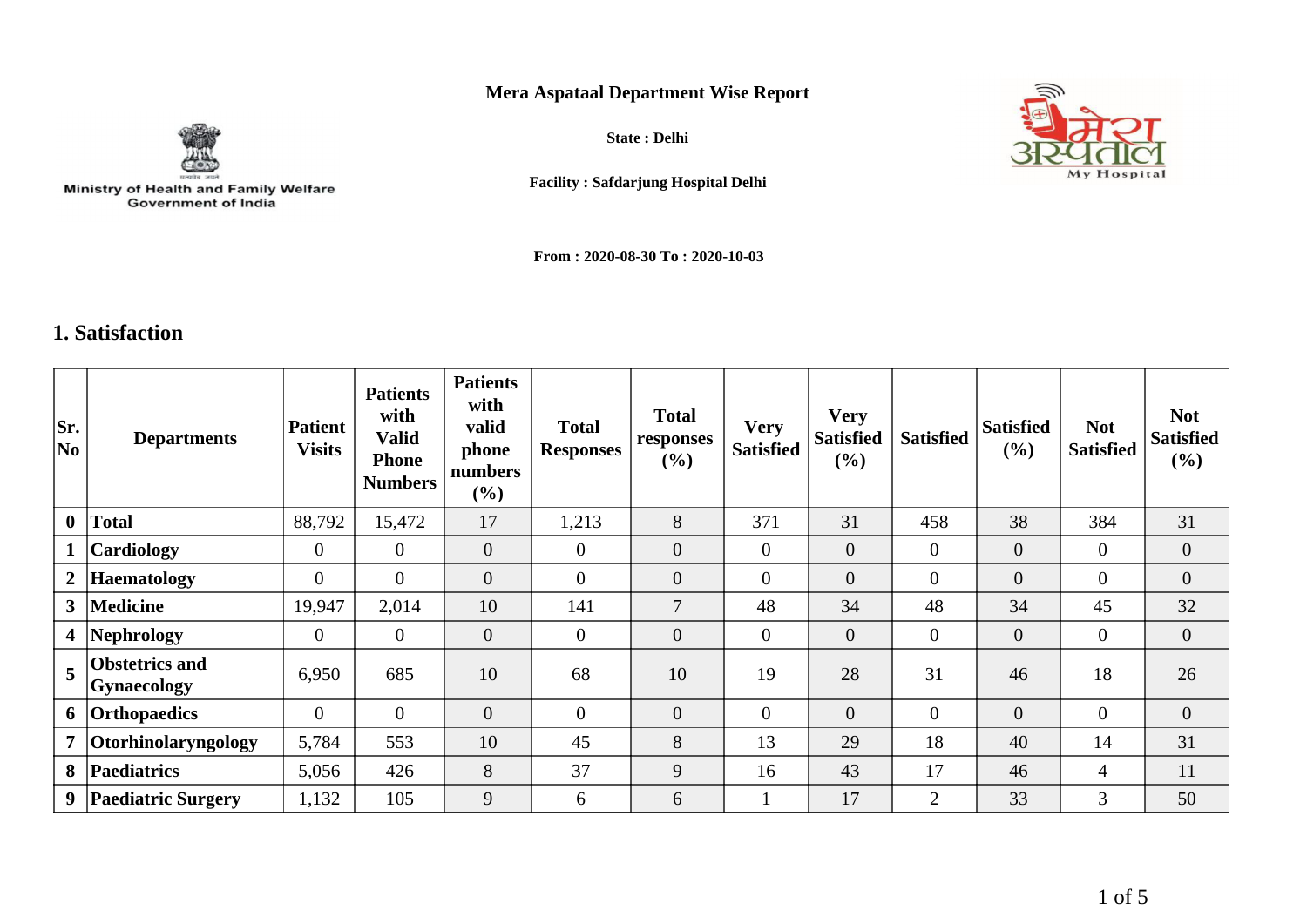| Sr.<br>No | <b>Departments</b>                                         | <b>Patient</b><br><b>Visits</b> | <b>Patients</b><br>with<br><b>Valid</b><br><b>Phone</b><br><b>Numbers</b> | <b>Patients</b><br>with<br>valid<br>phone<br>numbers<br>(%) | <b>Total</b><br><b>Responses</b> | <b>Total</b><br>responses<br>(%) | <b>Very</b><br><b>Satisfied</b> | <b>Very</b><br><b>Satisfied</b><br>(%) | <b>Satisfied</b> | <b>Satisfied</b><br>(%) | <b>Not</b><br><b>Satisfied</b> | <b>Not</b><br><b>Satisfied</b><br>(%) |
|-----------|------------------------------------------------------------|---------------------------------|---------------------------------------------------------------------------|-------------------------------------------------------------|----------------------------------|----------------------------------|---------------------------------|----------------------------------------|------------------|-------------------------|--------------------------------|---------------------------------------|
| 10        | <b>Physical Medicine &amp;</b><br>Rehabilitation           | 6,866                           | 508                                                                       | $\overline{7}$                                              | 29                               | 6                                | 11                              | 38                                     | 9                | 31                      | 9                              | 31                                    |
|           | 11 Psychiatry                                              | 1,414                           | 1,086                                                                     | 77                                                          | 86                               | 8                                | 24                              | 28                                     | 34               | 40                      | 28                             | 32                                    |
|           | 12 Urology                                                 | $\overline{0}$                  | $\overline{0}$                                                            | $\overline{0}$                                              | $\overline{0}$                   | $\overline{0}$                   | $\overline{0}$                  | $\boldsymbol{0}$                       | $\overline{0}$   | $\overline{0}$          | $\overline{0}$                 | $\overline{0}$                        |
| 13        | <b>CTVS</b>                                                | $\overline{0}$                  | $\overline{0}$                                                            | $\overline{0}$                                              | $\overline{0}$                   | $\overline{0}$                   | $\overline{0}$                  | $\overline{0}$                         | $\overline{0}$   | $\overline{0}$          | $\overline{0}$                 | $\overline{0}$                        |
|           | 14 Endocrinology                                           | $\overline{0}$                  | $\overline{0}$                                                            | $\overline{0}$                                              | $\overline{0}$                   | $\overline{0}$                   | $\overline{0}$                  | $\overline{0}$                         | $\overline{0}$   | $\overline{0}$          | $\overline{0}$                 | $\overline{0}$                        |
|           | $15$ EYE                                                   | 4,307                           | 355                                                                       | 8                                                           | 22                               | 6                                | 9                               | 41                                     | 8                | 36                      | 5                              | 23                                    |
|           | $16$ Skin                                                  | 10,935                          | 1,185                                                                     | 11                                                          | 90                               | 8                                | 32                              | 36                                     | 36               | 40                      | 22                             | 24                                    |
| 17        | <b>Apex Regional STD</b><br><b>Centre</b>                  | 151                             | 5                                                                         | 3                                                           | $\overline{0}$                   | $\overline{0}$                   | $\mathbf{0}$                    | $\boldsymbol{0}$                       | $\overline{0}$   | $\overline{0}$          | $\overline{0}$                 | $\overline{0}$                        |
|           | 18 Neurology                                               | $\overline{0}$                  | $\overline{0}$                                                            | $\overline{0}$                                              | $\overline{0}$                   | $\overline{0}$                   | $\overline{0}$                  | $\overline{0}$                         | $\overline{0}$   | $\overline{0}$          | $\overline{0}$                 | $\overline{0}$                        |
|           | 19 Medical Oncology                                        | $\overline{0}$                  | $\overline{0}$                                                            | $\overline{0}$                                              | $\overline{0}$                   | $\overline{0}$                   | $\boldsymbol{0}$                | $\overline{0}$                         | $\overline{0}$   | $\overline{0}$          | $\overline{0}$                 | $\overline{0}$                        |
|           | 20 Cancer Surgery                                          | 512                             | 87                                                                        | 17                                                          | $\overline{3}$                   | 3                                | $\mathbf{1}$                    | 33                                     | $\overline{2}$   | 67                      | $\overline{0}$                 | $\boldsymbol{0}$                      |
|           | 21 Dental Surgery                                          | 1,885                           | 1,498                                                                     | 79                                                          | 105                              | $\boldsymbol{7}$                 | 32                              | 30                                     | 37               | 35                      | 36                             | 35                                    |
| 22        | Neuro Surgery                                              | $\overline{0}$                  | $\overline{0}$                                                            | $\overline{0}$                                              | $\overline{0}$                   | $\overline{0}$                   | $\overline{0}$                  | $\overline{0}$                         | $\overline{0}$   | $\overline{0}$          | $\Omega$                       | $\overline{0}$                        |
| 23        | <b>Pulmonary Critical</b><br><b>Case &amp; Sleep</b>       | $\boldsymbol{0}$                | $\mathbf{0}$                                                              | $\overline{0}$                                              | $\overline{0}$                   | $\overline{0}$                   | $\overline{0}$                  | $\overline{0}$                         | $\overline{0}$   | $\overline{0}$          | $\overline{0}$                 | $\overline{0}$                        |
| 24        | <b>Burns Plastic &amp;</b><br><b>Maxillofacial Surgery</b> | $\overline{0}$                  | $\overline{0}$                                                            | $\overline{0}$                                              | $\overline{0}$                   | $\overline{0}$                   | $\mathbf{0}$                    | $\overline{0}$                         | $\overline{0}$   | $\overline{0}$          | $\boldsymbol{0}$               | $\overline{0}$                        |
|           | 25 Palliative Pain Clinic                                  | 131                             | 51                                                                        | 39                                                          | $\overline{4}$                   | 8                                | $\mathbf{1}$                    | 25                                     | $\overline{2}$   | 50                      | $\mathbf{1}$                   | 25                                    |
|           | 26 General Surgery                                         | 10,359                          | 1,078                                                                     | 10                                                          | 79                               | $\overline{7}$                   | 26                              | 33                                     | 26               | 33                      | 27                             | 34                                    |
| 27        | Radiotherapy                                               | 530                             | 207                                                                       | 39                                                          | 16                               | 8                                | 6                               | 38                                     | 9                | 56                      | $\mathbf{1}$                   | 6                                     |
|           | $28$ Dept-41                                               | $\overline{0}$                  | $\boldsymbol{0}$                                                          | $\overline{0}$                                              | $\overline{0}$                   | $\boldsymbol{0}$                 | $\boldsymbol{0}$                | $\boldsymbol{0}$                       | $\boldsymbol{0}$ | $\overline{0}$          | $\boldsymbol{0}$               | $\overline{0}$                        |
|           | $29$ Dept-87                                               | 5,916                           | 1,033                                                                     | 17                                                          | 57                               | 6                                | 17                              | 30                                     | 21               | 37                      | 19                             | 33                                    |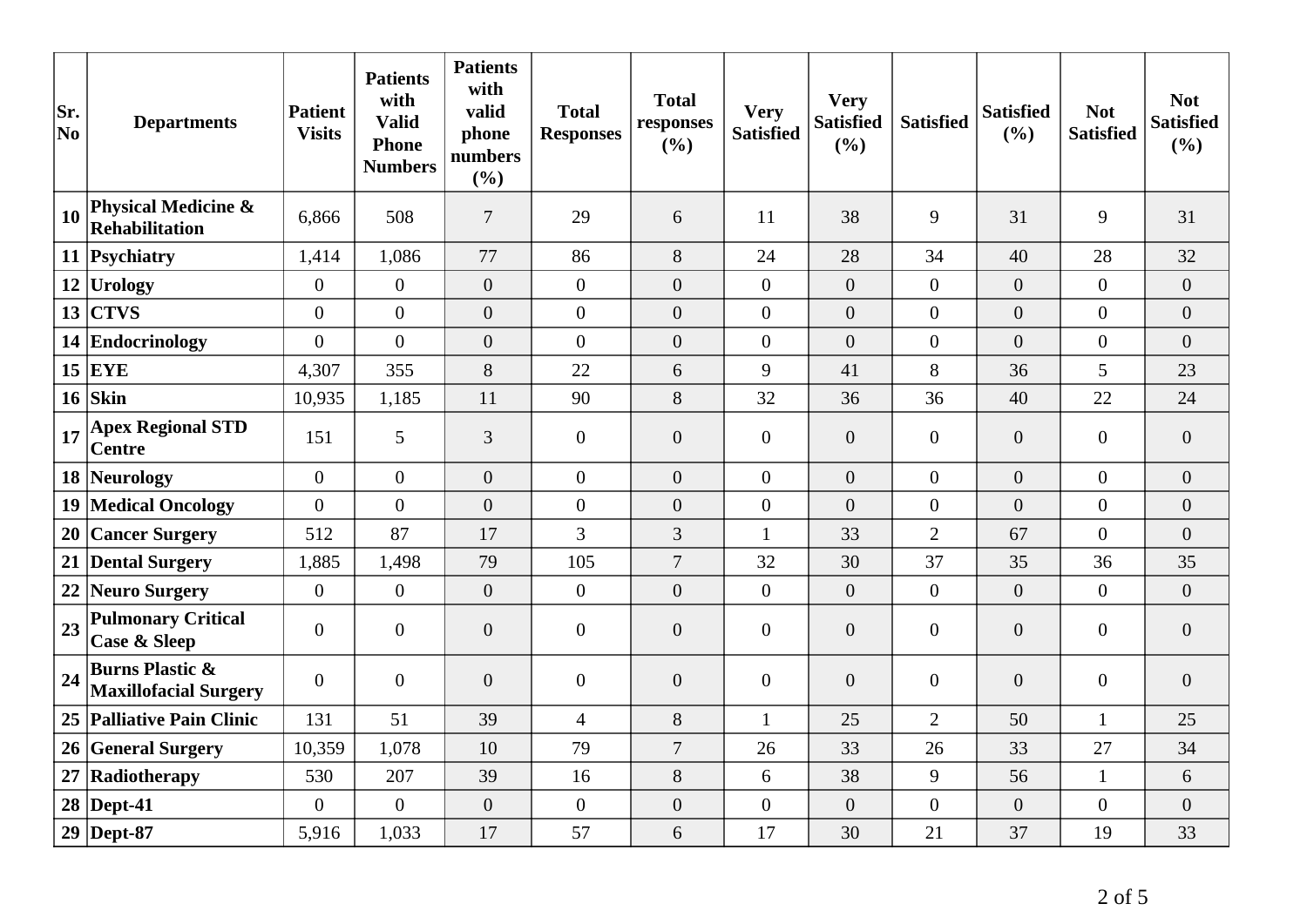| Sr.<br> No | <b>Departments</b> | <b>Patient</b><br><b>Visits</b> | <b>Patients</b><br>with<br><b>Valid</b><br><b>Phone</b><br><b>Numbers</b> | <b>Patients</b><br>with<br>valid<br>phone<br>numbers<br>(%) | <b>Total</b><br><b>Responses</b> | <b>Total</b><br>responses<br>(%) | <b>Very</b><br><b>Satisfied</b> | <b>Very</b><br><b>Satisfied</b><br>(%) | <b>Satisfied</b> | <b>Satisfied</b><br>(%) | <b>Not</b><br><b>Satisfied</b> | <b>Not</b><br><b>Satisfied</b><br>$(\%)$ |
|------------|--------------------|---------------------------------|---------------------------------------------------------------------------|-------------------------------------------------------------|----------------------------------|----------------------------------|---------------------------------|----------------------------------------|------------------|-------------------------|--------------------------------|------------------------------------------|
|            | $30$ Dept-88       | 6,910                           | 4,591                                                                     | 66                                                          | 425                              | 9                                | 115                             | 27                                     | 158              | 37                      | 152                            | 36                                       |
|            | $31$ Dept-39       | $\mathbf{0}$                    | $\overline{0}$                                                            | $\mathbf{0}$                                                | $\overline{0}$                   | $\overline{0}$                   | $\overline{0}$                  | $\mathbf{0}$                           | $\overline{0}$   | $\overline{0}$          | $\overline{0}$                 | $\overline{0}$                           |
|            | $32$ Dept-91       | $\overline{0}$                  | $\overline{0}$                                                            | $\overline{0}$                                              | $\overline{0}$                   | $\overline{0}$                   | $\overline{0}$                  | $\overline{0}$                         | $\overline{0}$   | $\boldsymbol{0}$        | $\overline{0}$                 | $\overline{0}$                           |
|            | 33   Dept-0        |                                 |                                                                           | 100                                                         | $\mathbf{0}$                     | $\overline{0}$                   | $\mathbf{0}$                    | $\boldsymbol{0}$                       | $\overline{0}$   | $\overline{0}$          | $\overline{0}$                 | $\overline{0}$                           |
|            | 34   Dept-60       | $\boldsymbol{0}$                | $\overline{0}$                                                            | $\mathbf{0}$                                                | $\mathbf{0}$                     | $\boldsymbol{0}$                 | $\boldsymbol{0}$                | $\boldsymbol{0}$                       | $\overline{0}$   | $\boldsymbol{0}$        | $\overline{0}$                 | $\overline{0}$                           |
|            | $35$ Dept-89       | 6                               | 4                                                                         | 67                                                          | $\overline{0}$                   | $\overline{0}$                   | $\mathbf{0}$                    | $\overline{0}$                         | $\overline{0}$   | $\overline{0}$          | $\overline{0}$                 | $\overline{0}$                           |
|            | 36   Dept-46       | $\overline{0}$                  | $\overline{0}$                                                            | $\mathbf{0}$                                                | $\overline{0}$                   | $\overline{0}$                   | $\overline{0}$                  | $\overline{0}$                         | $\overline{0}$   | $\overline{0}$          | $\overline{0}$                 | $\overline{0}$                           |
|            | $37$ Dept-90       | $\overline{0}$                  | $\overline{0}$                                                            | $\theta$                                                    | $\mathbf{0}$                     | $\overline{0}$                   | $\mathbf{0}$                    | $\mathbf{0}$                           | $\overline{0}$   | $\overline{0}$          | $\overline{0}$                 | $\overline{0}$                           |
|            | 38 Dept-92         | $\boldsymbol{0}$                | $\overline{0}$                                                            | $\boldsymbol{0}$                                            | $\overline{0}$                   | $\boldsymbol{0}$                 | $\boldsymbol{0}$                | $\boldsymbol{0}$                       | $\overline{0}$   | $\boldsymbol{0}$        | $\boldsymbol{0}$               | $\overline{0}$                           |
|            | $39$ Dept-95       | $\mathbf{0}$                    | $\overline{0}$                                                            | $\mathbf{0}$                                                | $\mathbf{0}$                     | $\overline{0}$                   | $\mathbf{0}$                    | $\boldsymbol{0}$                       | $\overline{0}$   | $\boldsymbol{0}$        | $\overline{0}$                 | $\boldsymbol{0}$                         |
|            | $40$ Dept-43       | $\mathbf{0}$                    | $\boldsymbol{0}$                                                          | $\boldsymbol{0}$                                            | $\mathbf{0}$                     | $\overline{0}$                   | $\mathbf{0}$                    | $\overline{0}$                         | $\overline{0}$   | $\boldsymbol{0}$        | $\overline{0}$                 | $\overline{0}$                           |
|            | 41   Dept-31       | $\overline{0}$                  | $\overline{0}$                                                            | $\overline{0}$                                              | $\overline{0}$                   | $\overline{0}$                   | $\mathbf{0}$                    | $\overline{0}$                         | $\overline{0}$   | $\overline{0}$          | $\overline{0}$                 | $\overline{0}$                           |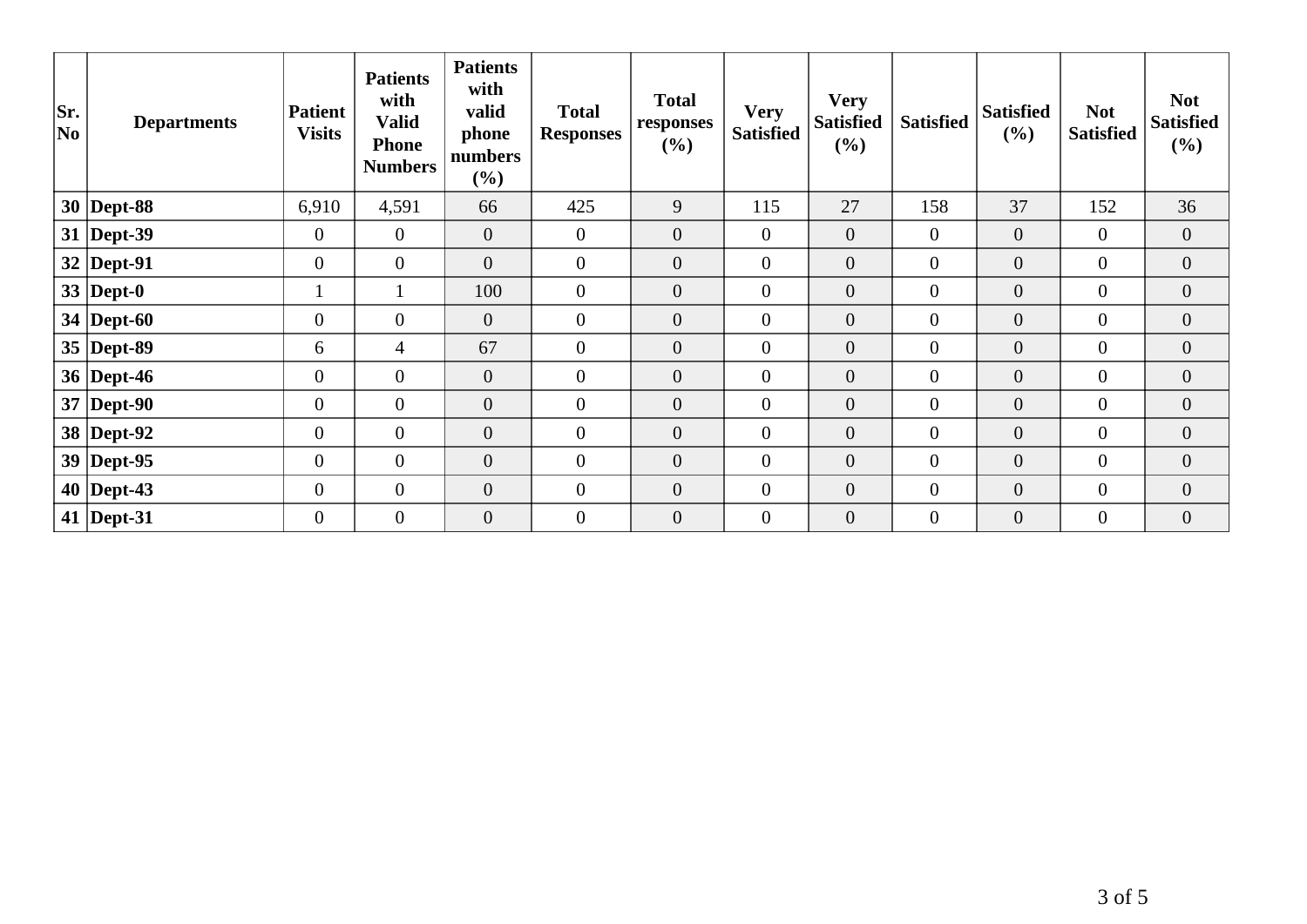## **2. Reasons for Dissatisfaction (Overall)**

| Sr.<br>$ N_{0} $ | <b>Departments</b>                                      | <b>Total</b><br>responses for<br>dissatisfaction | <b>Staff</b><br>behaviour | <b>Staff</b><br>behaviour<br>(%) | <b>Cleanliness</b> | <b>Cleanliness</b><br>(%) | Cost of<br>treatment | Cost of<br>treatment<br>(%) | <b>Quality</b><br>of<br>treatment | Quality<br>of<br>treatment reasons<br>(%) | <b>Other</b>     | <b>Other</b><br>reasons<br>$(\%)$ |
|------------------|---------------------------------------------------------|--------------------------------------------------|---------------------------|----------------------------------|--------------------|---------------------------|----------------------|-----------------------------|-----------------------------------|-------------------------------------------|------------------|-----------------------------------|
| $\mathbf{0}$     | <b>Total</b>                                            | 325                                              | 139                       | 43                               | 44                 | 14                        | 50                   | 15                          | $\boldsymbol{0}$                  | $\overline{0}$                            | 92               | 28                                |
| $\mathbf{1}$     | Cardiology                                              | $\overline{0}$                                   | $\overline{0}$            | $\overline{0}$                   | $\overline{0}$     | $\theta$                  | $\overline{0}$       | $\boldsymbol{0}$            | $\boldsymbol{0}$                  | $\overline{0}$                            | $\overline{0}$   | $\boldsymbol{0}$                  |
| $\overline{2}$   | <b>Haematology</b>                                      | $\overline{0}$                                   | $\overline{0}$            | $\overline{0}$                   | $\overline{0}$     | $\overline{0}$            | $\overline{0}$       | $\overline{0}$              | $\overline{0}$                    | $\overline{0}$                            | $\overline{0}$   | $\overline{0}$                    |
| $\mathbf{3}$     | <b>Medicine</b>                                         | 38                                               | 18                        | 47                               | 3                  | $8\,$                     | 5                    | 13                          | $\boldsymbol{0}$                  | $\overline{0}$                            | 12               | 32                                |
| 4                | <b>Nephrology</b>                                       | $\overline{0}$                                   | $\overline{0}$            | $\overline{0}$                   | $\overline{0}$     | $\theta$                  | $\overline{0}$       | $\overline{0}$              | $\boldsymbol{0}$                  | $\overline{0}$                            | $\overline{0}$   | $\overline{0}$                    |
| 5                | <b>Obstetrics and</b><br><b>Gynaecology</b>             | 16                                               | $\overline{7}$            | 44                               | $\overline{2}$     | 13                        | 3                    | 19                          | $\overline{0}$                    | $\overline{0}$                            | $\overline{4}$   | 24                                |
| 6                | Orthopaedics                                            | $\overline{0}$                                   | $\overline{0}$            | $\overline{0}$                   | $\overline{0}$     | $\theta$                  | $\overline{0}$       | $\overline{0}$              | $\boldsymbol{0}$                  | $\overline{0}$                            | $\overline{0}$   | $\overline{0}$                    |
| $\overline{7}$   | Otorhinolaryngology                                     | 13                                               | 5                         | 38                               | $\mathbf{1}$       | 8                         | 3                    | 23                          | $\overline{0}$                    | $\overline{0}$                            | $\overline{4}$   | 31                                |
| 8                | Paediatrics                                             | $\mathbf{1}$                                     | $\mathbf{1}$              | 100                              | $\overline{0}$     | $\overline{0}$            | $\overline{0}$       | $\boldsymbol{0}$            | $\boldsymbol{0}$                  | $\overline{0}$                            | $\boldsymbol{0}$ | $\boldsymbol{0}$                  |
| 9                | <b>Paediatric Surgery</b>                               | $\mathbf{1}$                                     | $\mathbf{1}$              | 100                              | $\overline{0}$     | $\theta$                  | $\overline{0}$       | $\overline{0}$              | $\overline{0}$                    | $\overline{0}$                            | $\overline{0}$   | $\boldsymbol{0}$                  |
| <b>10</b>        | <b>Physical Medicine &amp;</b><br><b>Rehabilitation</b> | $8\,$                                            | $\overline{4}$            | 50                               | $\mathbf{1}$       | 13                        | 1                    | 13                          | $\boldsymbol{0}$                  | $\overline{0}$                            | $\overline{2}$   | 24                                |
|                  | 11 Psychiatry                                           | 17                                               | 3                         | 18                               | $\overline{0}$     | $\overline{0}$            | 3                    | 18                          | $\boldsymbol{0}$                  | $\overline{0}$                            | 11               | 64                                |
|                  | $12$ Urology                                            | $\Omega$                                         | $\overline{0}$            | $\overline{0}$                   | $\overline{0}$     | $\overline{0}$            | $\overline{0}$       | $\overline{0}$              | $\overline{0}$                    | $\overline{0}$                            | $\overline{0}$   | $\overline{0}$                    |
|                  | $13$ CTVS                                               | $\overline{0}$                                   | $\overline{0}$            | $\boldsymbol{0}$                 | $\overline{0}$     | $\overline{0}$            | $\overline{0}$       | $\overline{0}$              | $\overline{0}$                    | $\overline{0}$                            | $\boldsymbol{0}$ | $\boldsymbol{0}$                  |
|                  | 14 Endocrinology                                        | $\theta$                                         | $\overline{0}$            | $\overline{0}$                   | $\overline{0}$     | $\theta$                  | $\overline{0}$       | $\overline{0}$              | $\overline{0}$                    | $\overline{0}$                            | $\boldsymbol{0}$ | $\overline{0}$                    |
|                  | $15$ EYE                                                | 3                                                | $\overline{2}$            | 67                               | $\overline{0}$     | $\overline{0}$            | $\overline{0}$       | $\overline{0}$              | $\boldsymbol{0}$                  | $\overline{0}$                            | $\mathbf{1}$     | 33                                |
|                  | $16$ Skin                                               | 17                                               | $\overline{7}$            | 41                               | $\overline{3}$     | 18                        | 3                    | 18                          | $\overline{0}$                    | $\overline{0}$                            | $\overline{4}$   | 23                                |
| 17               | <b>Apex Regional STD</b><br><b>Centre</b>               | $\theta$                                         | $\overline{0}$            | $\boldsymbol{0}$                 | $\overline{0}$     | $\boldsymbol{0}$          | $\overline{0}$       | $\boldsymbol{0}$            | $\overline{0}$                    | $\overline{0}$                            | $\boldsymbol{0}$ | $\boldsymbol{0}$                  |
|                  | 18 Neurology                                            | $\overline{0}$                                   | $\overline{0}$            | $\boldsymbol{0}$                 | $\overline{0}$     | $\boldsymbol{0}$          | $\overline{0}$       | $\boldsymbol{0}$            | $\overline{0}$                    | $\overline{0}$                            | $\boldsymbol{0}$ | $\boldsymbol{0}$                  |
|                  | <b>19 Medical Oncology</b>                              | $\overline{0}$                                   | $\boldsymbol{0}$          | $\boldsymbol{0}$                 | $\overline{0}$     | $\boldsymbol{0}$          | $\overline{0}$       | $\boldsymbol{0}$            | $\boldsymbol{0}$                  | $\boldsymbol{0}$                          | $\boldsymbol{0}$ | $\boldsymbol{0}$                  |